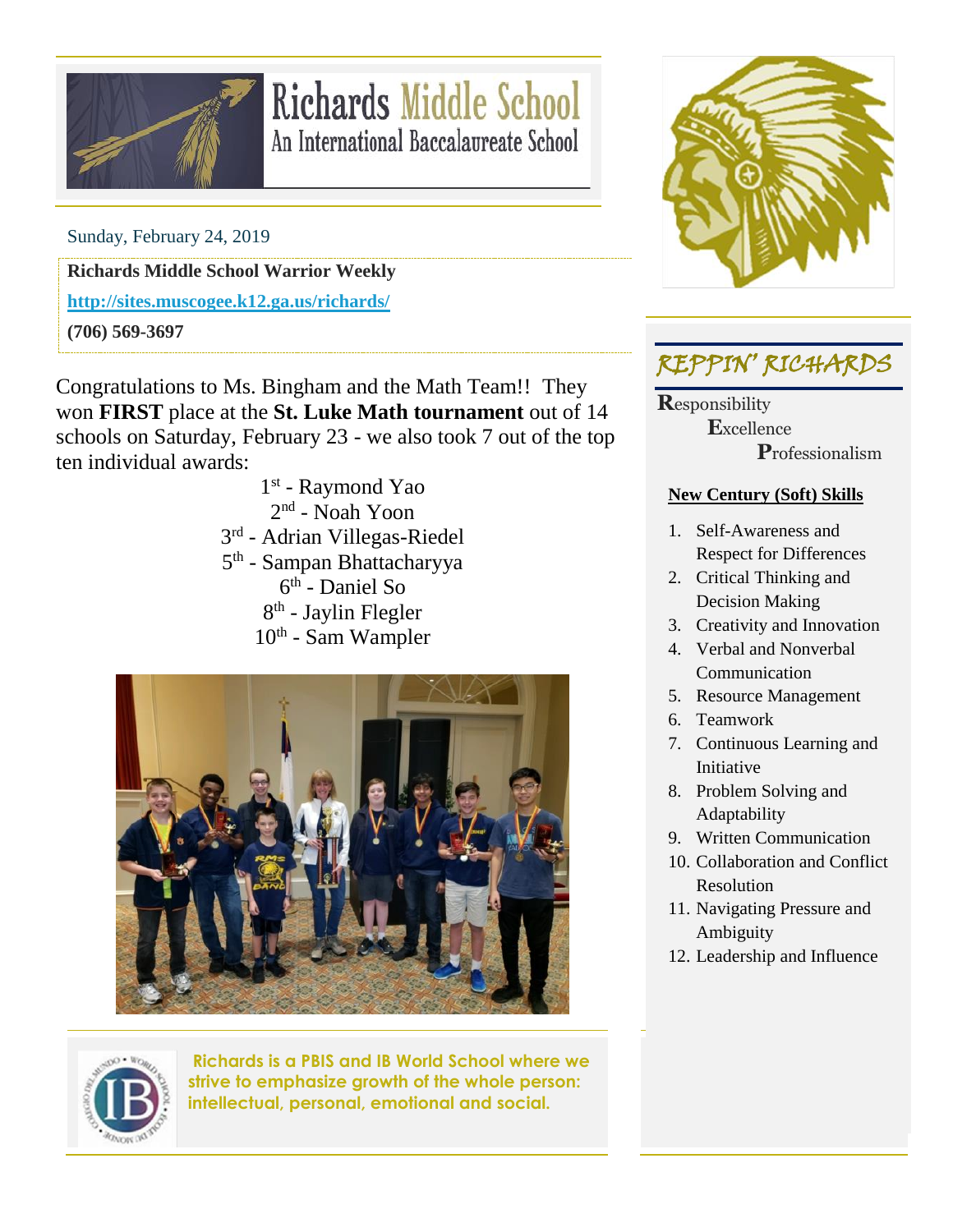**"Never cut a tree down in the wintertime. Never make a negative decision in the low time. Never make your most important decisions when you are in your worst moods. Wait. Be patient. The storm will pass. The spring will come."**

**- Robert H. Schuller**

Kudos to our Sixth Grade Honor Chorus students, **Tanisha Prasade, Gabby Lechuga, Katelyn Hines and Abigayle Ratliff** for their participation in such a beautiful concert at the **Classic Center in Athens, Ga** this

past weekend!Glory, Glory Georgia Bulldogs Fight Song Glory glory to old Georgia

### Upcoming Events

**Monday, February 25** – 1:00 pm – Richards School wide PBIS Walkthrough (visitors will be on campus asking questions about PBIS and REP) – Be Ready!!

**Tuesday, February 26** – 7:15-8:20 am – Advanced/Intermediate Band 8:00 am - Warriors for Christ – Media Center 4:15–5:15 pm - Writer's Club - Mrs. Greene's room 505  $4:15-5:30$  pm  $-7<sup>th</sup>$  and  $8<sup>th</sup>$  Grade Orchestra Rehearsal

**Wednesday, February 27** – 7:15-8:20 am – Sectionals: Saxes, Flutes, Oboe 8:00 am – Helen Ruffin Reading Bowl practice 4:05 – 5:15 pm – LGPE Chorus Rehearsal

**Thursday, February 28** – 8:00 am – Junior Tome 8:00 am – Model UN – Media Center 4:15-5:15 pm – Robotics Team – Rm 211 4:15 – 5:00 pm – Math Team Practice Rm 504

**Friday, March 1** – 7:15-8:20 am – Advanced/Intermediate Band

**Saturday, March 2** – **Reading Bowl Divisionals in Atlanta - Dekalb Early College Academy**

**Good Luck Reading Bowl!**



**Richards is a PBIS and IB World School where we strive to emphasize growth of the whole person: intellectual, personal, emotional and social.**

Page 2 of 3